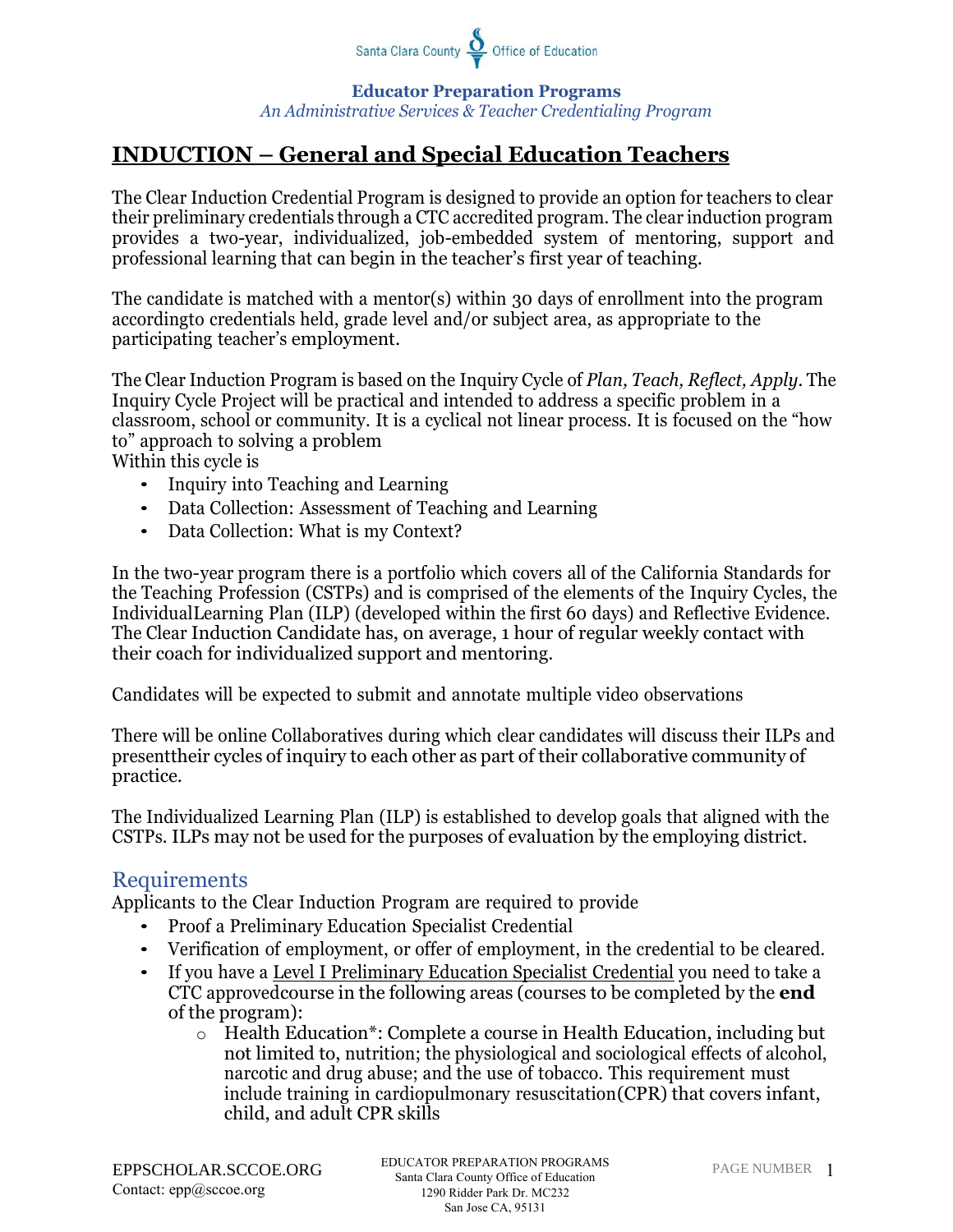o Computer Education\*: Complete a course in Computer Education, including instruction in general and specialized skills in the use of computers in educational settings (For more info: [http://www.ctc.ca.gov/credentials/leaflets/cl808c.pdf\)](http://www.ctc.ca.gov/credentials/leaflets/cl808c.pdf))

Santa Clara County  $\sum_{n=1}^{\infty}$  Office of Education

# **Early Completion Option (ECO)**

Senate Bill 57 is legislation that allows a modified program option for **exceptional experienced** teachers. This option provides for qualifying candidates to complete the Induction program at a faster pace than the full two years generally required for completion of the professional teacher induction components. This option is made available to all participants if the following criteria aremet:

- Eligible according to legislated criteria listed below
- Demonstrates knowledge, skills, abilities and competencies required of all teacher candidateswho complete the full-length program

## Eligibility

The Participating teacher must hold a **Preliminary General Education or Education Specialist Credential**. The intentof the law is to serve *exceptional experienced* candidates. If, after reviewing the criteria, the ParticipatingTeacher feels the criteria are met, an application may be submitted to request ECO status. Criteria

*California teachers with:*

- Two or more years of verified experience as teacher of record
- Rigorous exceptional evaluations from site

administratorsOut of State Teachers with*:*

- Two or more years of verified experience as teacher of record
- Rigorous exceptional evaluations from site administrators

### *Process for Determining Who Qualifies*

Participating Teachers are informed of the criteria and process for participating in the Early Completion Option (ECO) during the Induction Program Orientation.

Interested participants submit a packet with the following information to the EPP Program Office:

- 1. ECO Application
- 2. Two letters of recommendation, including one from the current site administrator
- 3. Exceptional performance evaluations from previous two years
- 4. Current year formal evaluation by current Site Administrator including the **ECO Formal Evaluation Summary**

In October, the Credentialing Programs Administrative Committee reviews the ECO applicationpacket and makes the final decision regarding eligibility for the Early Completion Option.

## Procedure for Completion

Participant signs an ECO Application agreeing to the following requirements for program completion:

- Participation in the New Teacher Induction Program for up to 10 school calendar months
- Attendance at all required meetings and online and in-person seminars during the year
- Completion of electronic portfolios with evidence of all California Standards for the TeachingProfession. The portfolio may be completed within 10 school calendar months. Evidence from the previous years of teaching will be permissible